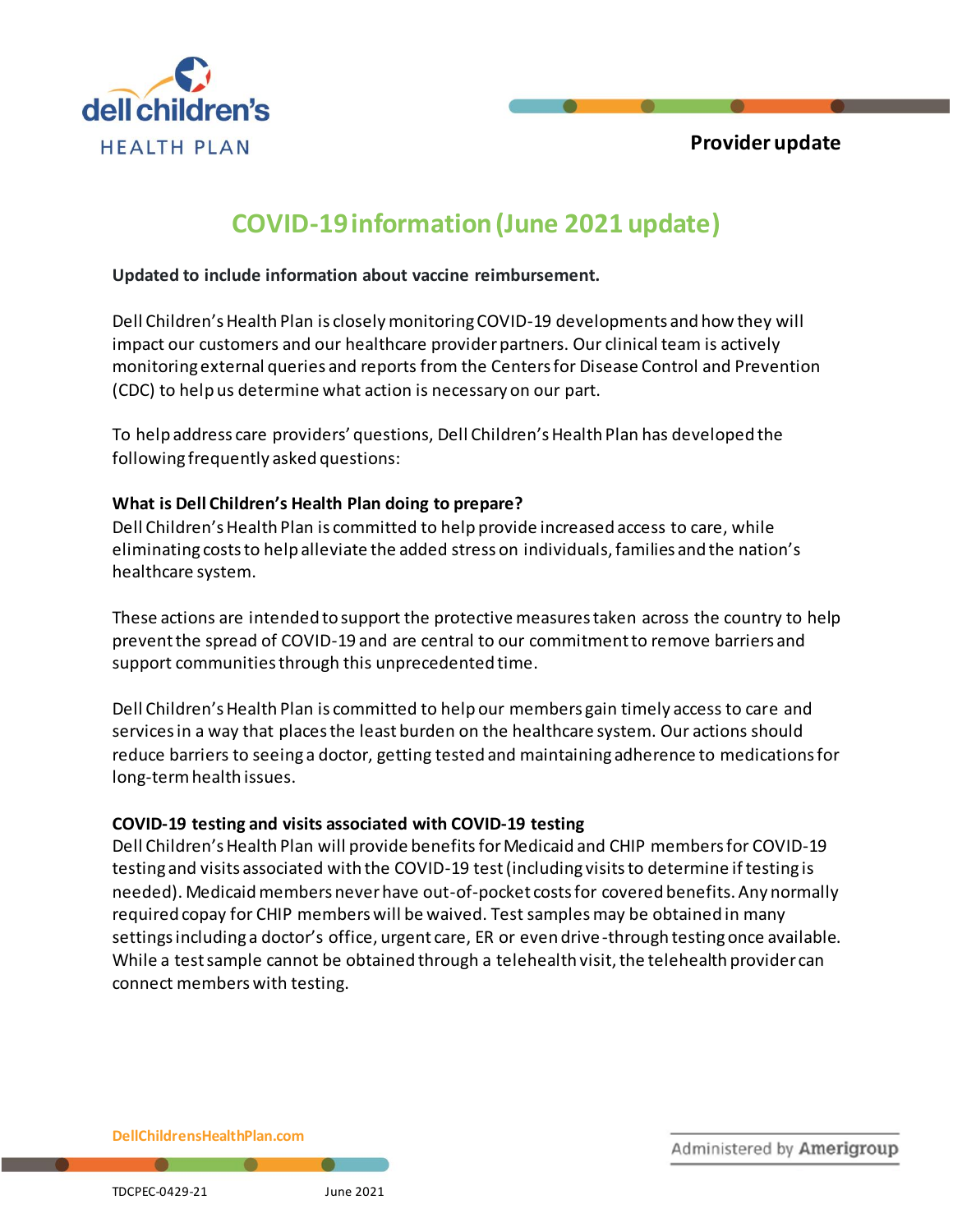#### **COVID-19 vaccine**

#### **How is Dell Children's Health Plan reimbursing FDA-Approved COVID-19 vaccines?**

The cost of COVID-19 FDA-approved vaccines will initially be paid for by the government.

Dell Children's Health Plan will reimburse for the administration of COVID-19 FDA-approved vaccines at a reasonable prevailing rate. Plan will reimburse for the COVID19 vaccine in accordance with Texas Medicaid policy, with no cost share for in- and out-of-network providers, during the national public health emergency. Providers are not permitted under the federal mandate to balance-bill members.

Medicaid and CHIP members will also have administration of the vaccine covered by Dell Children's Health Plan at no cost. Out-of-network providers will be included during the national public health emergency based on state rules.

Medicaid state-specific rate and other state regulations may apply.

#### **What CPT®/HCPS codes would be appropriate to consider for the administration of COVID-19 vaccines?**

CMS has provided coding guidelines related to COVID-19 vaccines: **[https://www.cms.gov/medicare/medicare-part-b-drug-average-sales-price/covid-19](https://www.cms.gov/medicare/medicare-part-b-drug-average-sales-price/covid-19-vaccines-and-monoclonal-antibodies) [vaccines-and-monoclonal-antibodies](https://www.cms.gov/medicare/medicare-part-b-drug-average-sales-price/covid-19-vaccines-and-monoclonal-antibodies)**.

#### **Telephonic-only care**

Effective March 19, 2020, through June 30,2021 (except for some BH codes which are still covered) the end of the state-designated public health crisis, Dell Children's Health Plan will cover telephonic-only visits with in-network providers.

Out-of-network coverage will be provided ifstate required. This includes covered visits for mental health or substance use disorders and medical services. Exceptions include chiropractic services and physical, occupational, and speech therapies, and any services that require physical contact with the patient. These services require face-to-face interaction and therefore are not appropriate for telephone-only consultations.

#### **Frequently asked questions**

# **Will Dell Children's Health Plan waive member cost share for COVID-19 testing and visits associated with COVID-19 testing?**

Dell Children's Health Plan will waive any normally required CHIP copay for the COVID-19 test and associated visits. Medicaid members do not have copay requirements. Balance-billing members is strictly prohibited. Test samples may be obtained in many settings including a doctor's office, urgent care, ER or even drive-through testing once available. While a test sample cannot be obtained through a telehealth visit, the telehealth provider can connect members with testing.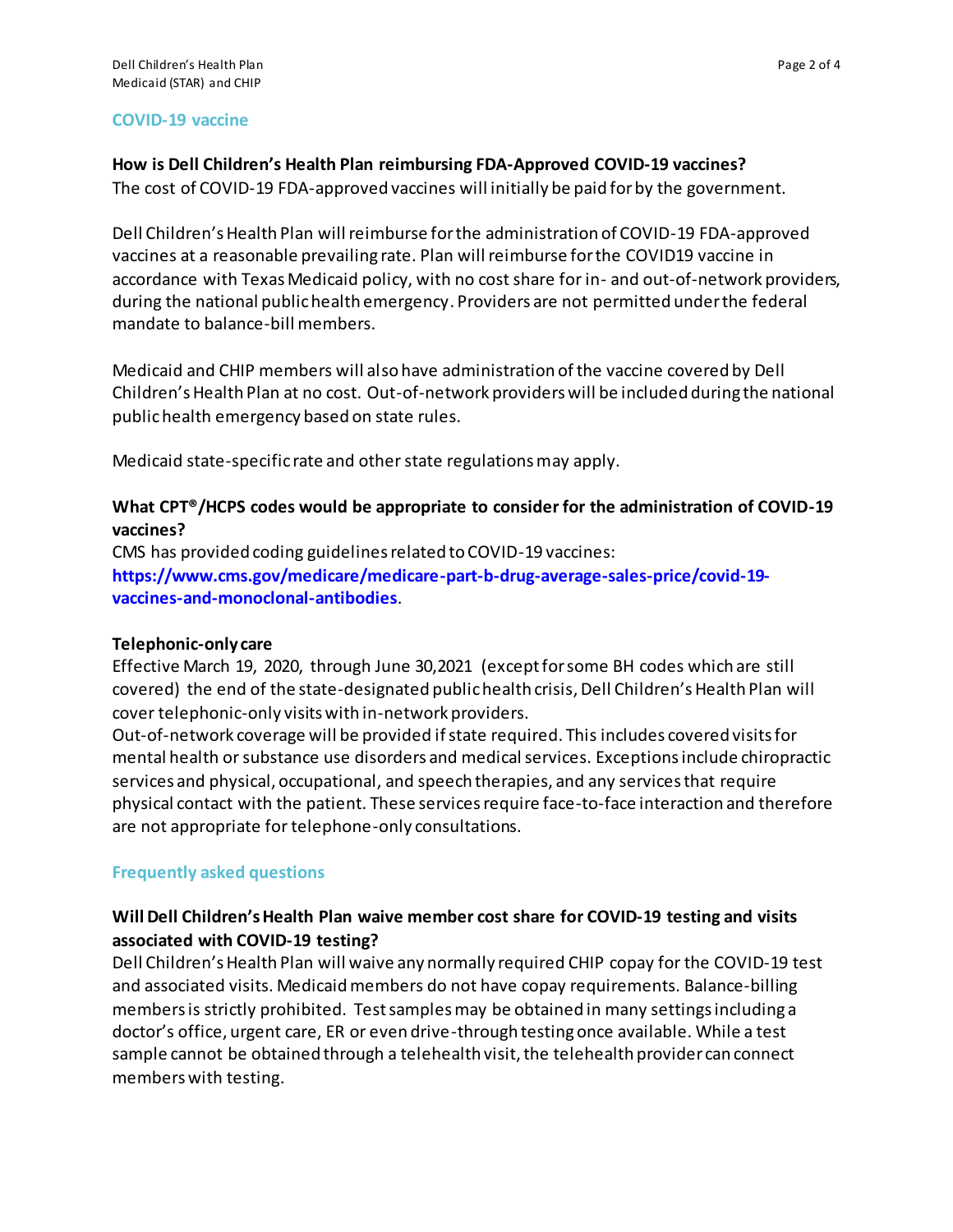## **Will Dell Children's Health Plan cover telephone-only services in addition to telehealth via video + audio?**

Dell Children's Health Plan is now providing this coverage effective March 19, 2020, through June 30, 2021, (except for some BH codes which are still covered) to reflect the concerns we have heard from providers about the need to support continuity of care for members during extended periods of social distancing. Dell Children's Health Plan will cover telephone-only medical and behavioral health services from in-network providers and out-of-network providers when required by state law. There will be no cost to members for these services. Exceptions include chiropractic services, physical, occupational, and speech therapies. These services require face-to-face interaction and therefore are not appropriate for telephone-only consultations.

#### **What codes would be appropriate to consider for a telehealth visit?**

For telehealth services rendered by a professional provider, report the CPT/HCPCS code with Place of Service 02 and append modifier 95.

For telehealth services rendered by a facility provider, report the CPT/HCPCS code with the applicable revenue code as would normally be done for an in-person visit, and also append modifier 95.

# **What codes would be appropriate for COVID-19 lab testing?**

Dell Children's Health Plan is encouraging providers to bill with codes U0001, U0002, U0003, U0004, 86328, 86769, or 87635 based on the test provided.

# **How is Dell Children's Health Plan monitoring COVID-19?**

Dell Children's Health Plan is monitoring COVID-19 developments. Additionally, our clinical team is actively monitoring external queries and reports from the CDC to help us determine what, if any, action is necessary on our part to further support our stakeholders.

# **What diagnosis codes would be appropriate to consider for a patient with known or suspected COVID-19?**

The CDC has provided coding guidelines related to COVID-19:

**[https://www.cdc.gov/nchs/data/icd/ICD-10-CM-Official-Coding-Gudance-Interim-Advice](https://www.cdc.gov/nchs/data/icd/ICD-10-CM-Official-Coding-Gudance-Interim-Advice-coronavirus-feb-20-2020.pdf)[coronavirus-feb-20-2020.pdf](https://www.cdc.gov/nchs/data/icd/ICD-10-CM-Official-Coding-Gudance-Interim-Advice-coronavirus-feb-20-2020.pdf)**.

# **Does Dell Children's Health Plan require a prior authorization on the focused test used to diagnose COVID-19?**

No, prior authorization is not required for diagnostic services related to COVID-19 testing.

# **In case of mass epidemic, how can you ensure that your contracted providers can still provide services?**

Dell Children's Health Plan is committed to working with and supporting its contracted providers. Our benefits already state that if members do not have appropriate access to network doctors we will authorize coverage for out-of-network doctors as medically necessary.